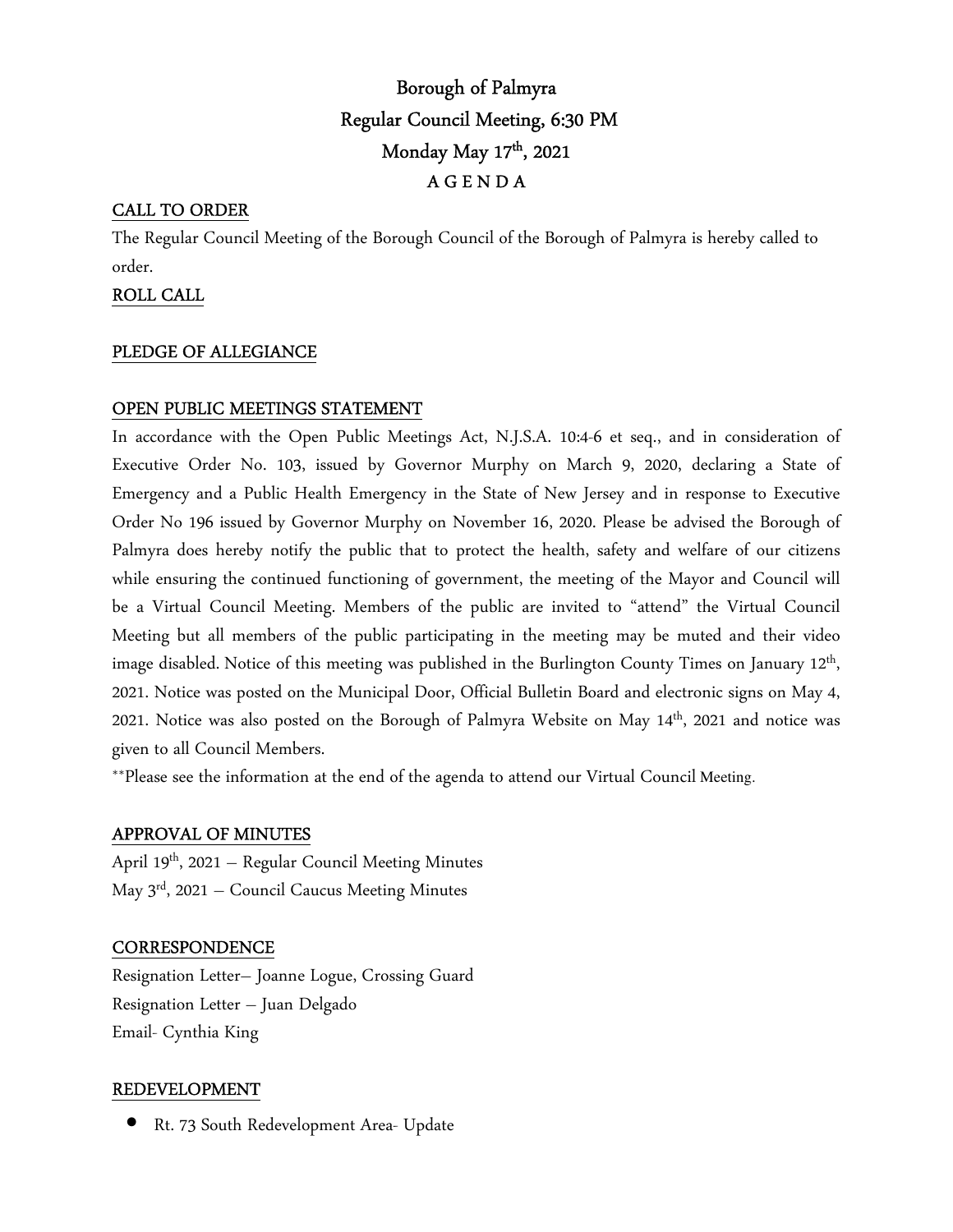- Outlaw Training & Fitness/620-622 Highland Ave Redevelopment Project Update
- Redevelopment Study Block 80 Lot 6, former Knights of Columbus property- Update

## PROFESSIONAL UPDATES

William Kirchner, ERI

## REPORTS

Palmyra Board of Education Liaison PHS Student Representatives

## PUBLIC COMMENT

We request those participants wishing to have or make a Public comment, email their questions or comments in advance to Municipal Clerk Rita Jackson at djackson@boroughofpalmyra.com. The opportunity to submit comments prior to meeting expires at 12:00 PM on Monday May 17th, 2021. You must include "Meeting Question/ Comment" in the subject line and your name and full address for your comment to be considered valid. Comments submitted in a timely and complete manner will be reviewed and read during the virtual Council Meeting; it may be necessary to follow-up with persons submitting comments at a later date. All comments will become part of the record and included with the Meeting Minutes.

For those choose to "attend" the Virtual Meeting, Mayor Tait will open the meeting to the public for comments. Comments should be limited to no more than (2) two minutes. All comments will become part of the record and included with the Meeting Minutes.

## ORDINANCES ON FIRST READING public hearing, June 7<sup>th</sup>, 2021

Ordinance 2021-08, An Ordinance of the Borough of Palmyra in the County of Burlington, New Jersey Prohibiting the Operation of any Class of Cannabis Business Within its Geographical Boundaries.

## ORDINANCES ON SECOND READING public hearing

Ordinance 2021-06, An Ordinance of the Borough of Palmyra County of Burlington, New Jersey Approving an Application for a Long-Term Tax Exemption and Authorizing the Execution of a Financial Agreement for a Tax Exemption for an Urban Renewal Project with Respect to the Property Commonly Know as Block 156, Lots 1 and 1.01 (Future Lot 1.08) on the Tax Map of the Borough of Palmyra

Ordinance 2021-07, An Ordinance of the Borough of Palmyra County of Burlington, Vacating and releasing any and all restrictive covenants contained within the Deed dated December 12, 1952 between the Borough of Palmyra as grantor and Miriam Isdaner, et als as grantee; said Deed having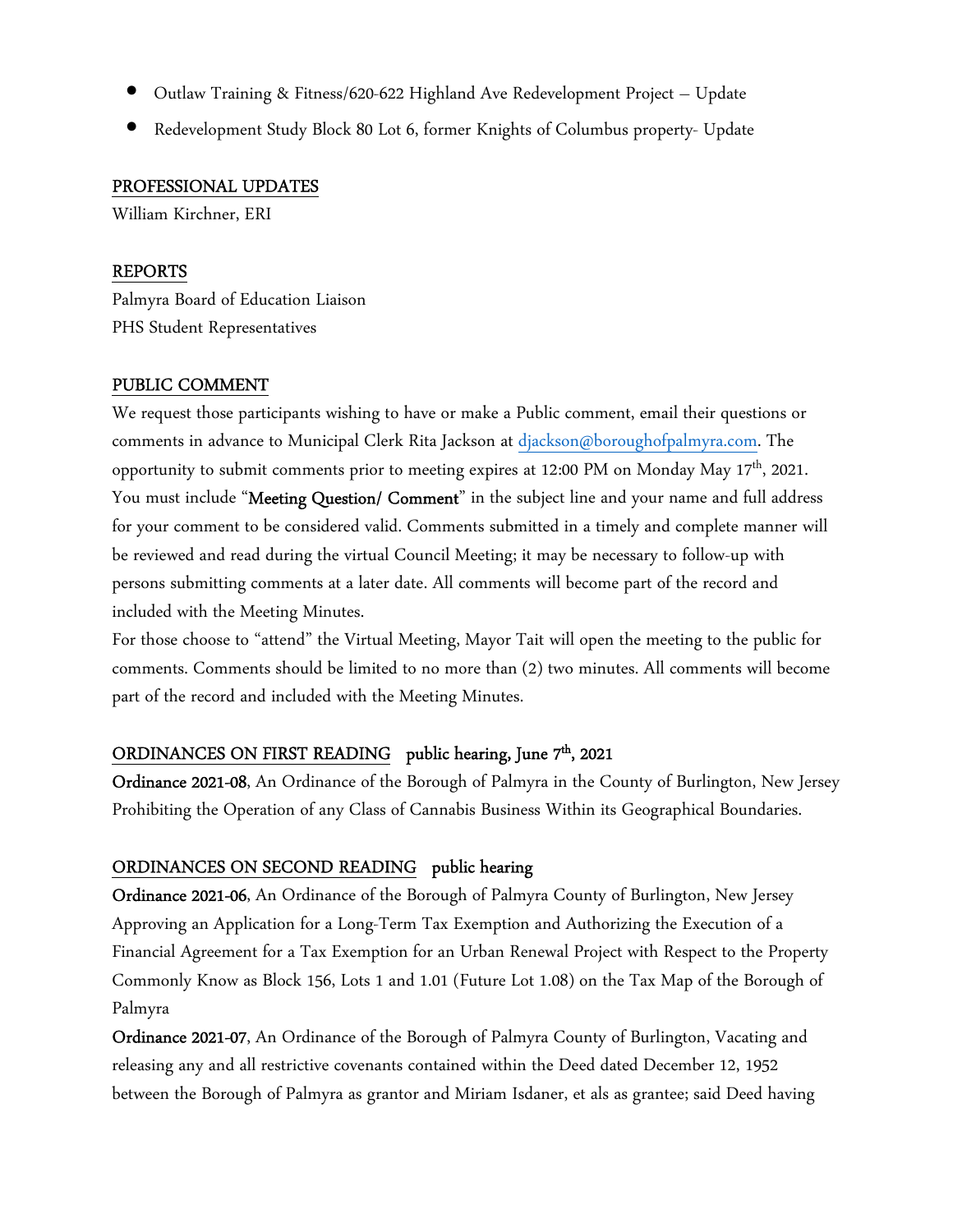been recorded in the office of the Clerk of Burlington County on December 22<sup>nd</sup>, 1952 in Book 1140 at page 189.

### RESOLUTIONS

Resolution 2021-126 and Resolution 2021-136 will be enacted as a single motion, if either resolution needs additional discussion, it will be removed from the consent agenda and voted on separately

Resolution 2021-126, Resolution Requesting Approval of Item of Revenue and Appropriation N.J.S.A. 40A: 4-87 (Chapter159) for 2021 NJDOT Spring Garden Street in the Amount of \$240,000.00 Resolution 2021-127, Resolution Requesting Approval of Item of Revenue and Appropriation N.J.S.A.

40A: 4-87 (Chapter159) for Safe & Secure Grant in the Amount of \$21,322.00

Resolution 2021-128, Resolution Requesting Approval of Item of Revenue and Appropriation N.J.S.A. 40A: 4-87 (Chapter159) for 2018 Recycling Tonnage Grant in the Amount of \$1,703.08

Resolution 2021-129, Resolution Requesting Approval of Item of Revenue and Appropriation N.J.S.A. 40A: 4-87 (Chapter159) for 2017 Recycling Tonnage Grant in the Amount of \$7,943.70

Resolution 2021-130, Resolution Requesting Approval of Item of Revenue and Appropriation N.J.S.A. 40A: 4-87 (Chapter159) for Drunk Driving Enforcement Grant in the Amount of \$3,501.79

Resolution 2021-131, Resolution Requesting Approval of Item of Revenue and Appropriation N.J.S.A. 40A: 4-87 (Chapter159) for Bullet Proof Vests in the Amount of \$1,805.40

Resolution 2021-132, Resolution Requesting Approval of Item of Revenue and Appropriation N.J.S.A. 40A: 4-87 (Chapter159) for Body Armor Gant in the Amount of \$995.80

Resolution 2021-133, Resolution Appointing Duane J. Wallace as Plumbing Subcode Official and Plumbing Inspector effective June 1, 2021 at the Combined Salary of \$17,500.00 subject to the Terms in the Offer of Employment Dated May 12, 2021 and Approved Application for Exemption from the Provisions of N.J.S.A. 52:14-7a of the New Jersey Act

Resolution 2021-134, Resolution Authorizing the Borough of Palmyra to Apply to the New Jersey Department of Community Affairs (NJDCA) for a FY 2021 Local Recreation Improvement Grant (LRIG)

Resolution 2021-135, Resolution Adopting the Collective Bargaining Agreement with the FOP Lodge #2 for period of January 1, 2021 to December 31,2023 and authorizing the Mayor to execute the Collective Bargaining Agreement.

Resolution 2021-136, Resolution Authorizing the Payment of May 2021 Bills in the Amount of \$2,144,664.81

### MOTION TO APPROVE TREASURERS' REPORTS

 $\bullet$  April 2021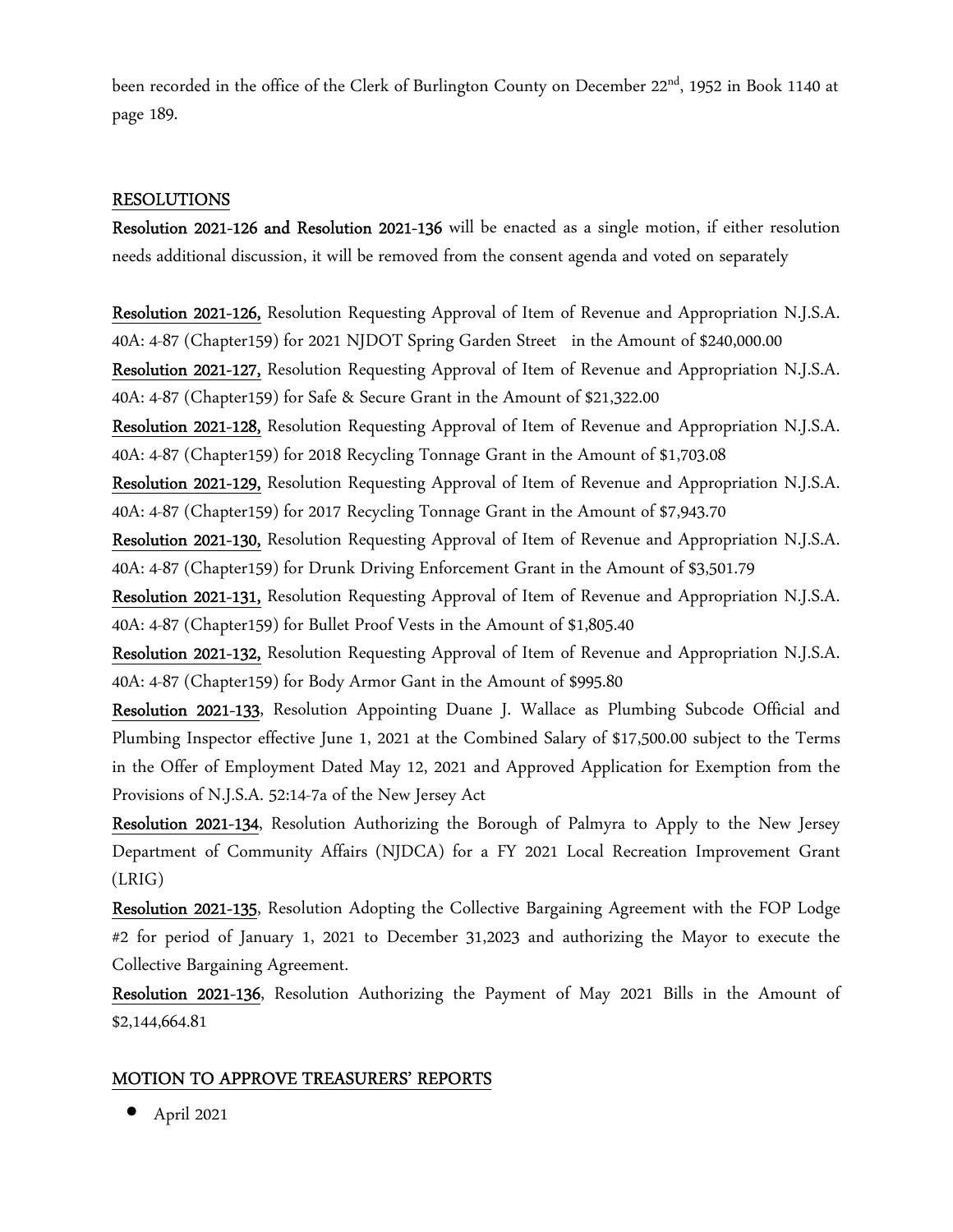#### COMMUNITY SPOTLIGHT

Memorial Day Observation

#### DISCUSSION ITEMS

- Borough Hall staffing and re-opening to the public COVID-19 Update and Legion Field/Restroom Usage
- Field usage Ordinance
- Public Works vacancy
- Police Department vacancies/ Class I Police Officers
- Purchase Orders Council signature requirement
- Sidewalk/snow & ice removal ordinance
- Riverton Jetter Agreement
- Fire Company Lease
- Sewer lateral responsibility Ordinance and Sewer bills
- Salaries review Committee
- Parking Ordinance
- Handicap Parking Sign Ordinance
- Rt. 130/Delaware River Corridor Plan Endorsement Committee appointees
- Veterans Memorial Park Improvement Project- update
- June  $7<sup>th</sup>$ , 2021 Meeting at 6:00 pm (Election Day June  $8<sup>th</sup>$ , 2021)
- Grant Opportunities

DCA Local Recreation Improvement Grant

 DCA Shared Service Grant- explore potential Fire Department/EMS merger NJ DOT 2022 Municipal Aid

• American Rescue Plan Local Fiscal Recovery Fund

### ADMINISTRATORS REPORT

- Sewer Plant Generator & Berkley Avenue Clogging
- Verizon NJ Tax Appeal
- Misc. items as necessary

### COUNCIL COMMITTEE REPORTS